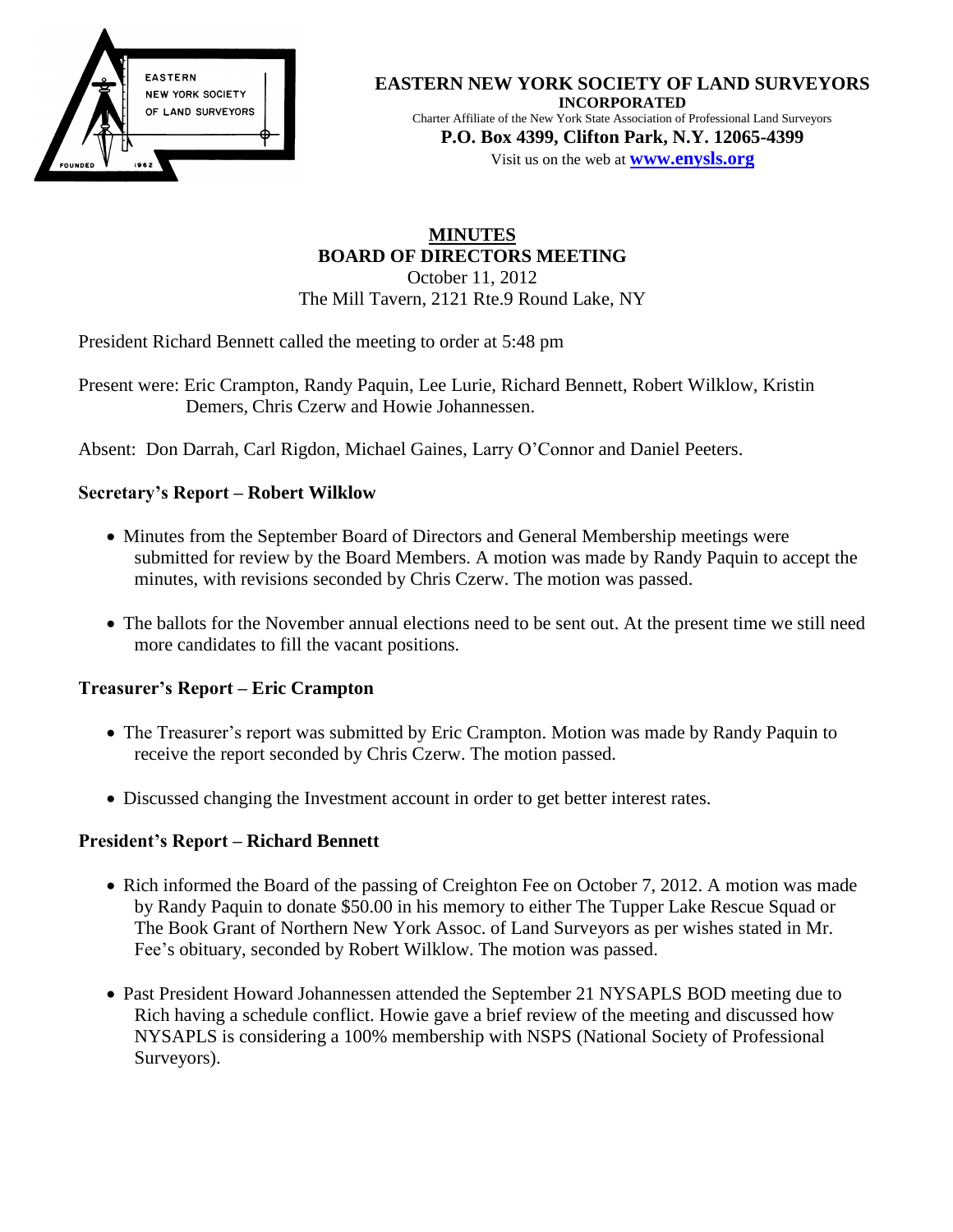- Rich said that he had been talking with Kurt Heiss about the website and that Kurt recommended that somebody from the B.O.D. or the Association update the website and that Kurt would help train somebody.
- Joe Malinowski is working on the application for the life time achievement award for Charles Hartnett.
- The conference advertisement was submitted by Larry O'Connor to NYSAPLS for the January Conference, the actual add still needs to be prepared.
- There have been a couple of requests to be added to or to have changes made to the Proprietors list. At this time we are unable to update our website, but the applications have been received and the list will be updated soon.
- There is still a vacancy for the society historian. Bob Wilklow said that he will contact Jim Vianna to see if he is interested in the postion.

### **Executive Vice President's Report – Carl Rigdon**

• Nothing to report

# **Vice President's Report – Kristin Demers**

• Kristin gave a brief list of the duties and responsibilities, as stated in our by-laws, of the various Officers and for the BOD members as well as the standing committees in an effort to be better organized.

### **STANDING COMMITTEES**

Constitution & By-laws: Larry O'Connor, Bill Schraa:

 Looking into changing our fiscal year and the budget due date. The by-laws would have to be amended and voted on by the members.

Continuing Education: Jody Lounsbury, Chuck Lent: nothing to report

Ethics: Jim Vianna, Larry O'Connor, Jeff Ostertag, Kevin Rounds:

Finance: Carl Rigdon, Michael Cirillo, Bill Darling:

- The annual budget was submitted to the BOD for review.
- Discussed changing the U Vest cash account or at least transferring some of the money into a higher interest bearing account.

Legislative: Larry O'Connor: nothing to report

Program: Randy Paquin, Charles Hartnett, Gary Michell:

 The November Annual General Membership meeting will be held at Crossgates Banquet House located at the corner of Rapp Road and Washington Avenue Extension. The program will be determined at a later date.